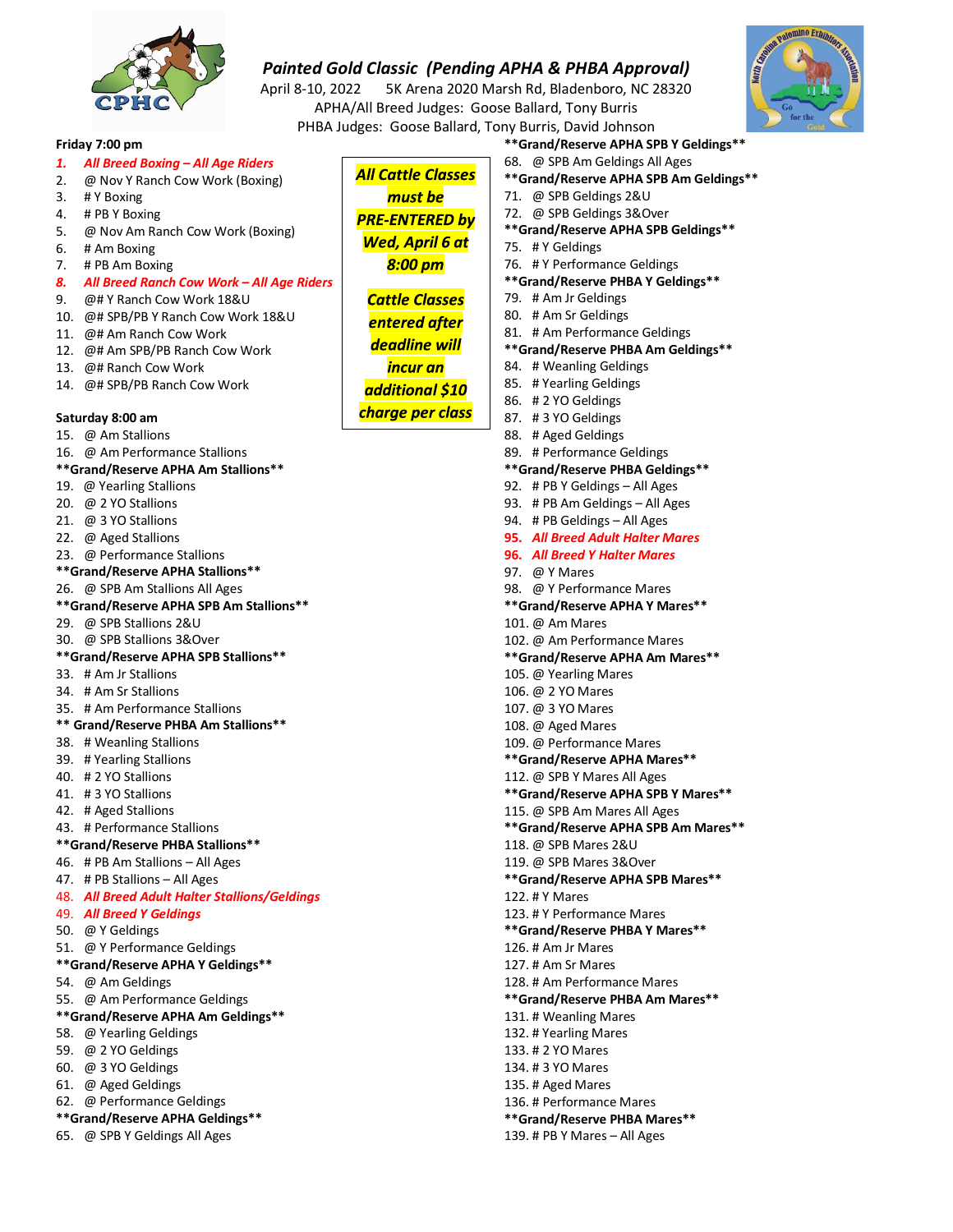

April 8-10, 2022 5K Arena 2020 Marsh Rd, Bladenboro, NC 28320 APHA/All Breed Judges: Goose Ballard, Tony Burris PHBA Judges: Goose Ballard, Tor



| 140. # PB Am Mares – All Ages                                     |
|-------------------------------------------------------------------|
| 141. # PB Mares – All Ages                                        |
| 142. @ Y Overo Color                                              |
| 143. @ Am Overo Color                                             |
| 144. @ Overo Color                                                |
| 145. @ Y Tobiano Color                                            |
| 146. @ Am Tobiano Color                                           |
| 147. @ Tobiano Color                                              |
| 148. # Y Palomino Color                                           |
| 149. # Am Palomino Color All Ages                                 |
| 150. # Palomino Color                                             |
| ***BREAK***                                                       |
| 151. All Breed Adult Walk Only Showmanship                        |
| 152. @# Am Walk Only Showmanship                                  |
| 153. @# SPB/PB Am Walk Only Showmanship                           |
| 154. All Breed Y W/T Showmanship                                  |
| 155. @# Y W/T Showmanship @5-10 #5-9                              |
| 156. @# Y W/T Showmanship @11-18 #10-18                           |
| 157. All Breed Y Showmanship                                      |
| <b>158. All Breed Adult Showmanship</b>                           |
| 159. @# Nov Y Showmanship 18&U                                    |
| 160. @# Nov Am Showmanship                                        |
| 161. @# Y Showmanship 13&U                                        |
| 162. @# Y Showmanship @18&U #14-18                                |
| 163. @# SPB/PB Y Showmanship 18&U                                 |
| 164. @# Am Showmanship                                            |
| 165. @# SPB/PB Am Showmanship                                     |
| ***10 Minute Warmup-Longe Line***                                 |
| 166. @# 2 Yr Old Longe Line<br>167. @# SPB/PB 2 Yr Old Longe Line |
| 168. @# Am 2 Yr Old Longe Line                                    |
| 169. @# SPB/PB Am 2 Yr Old Longe Line                             |
| 170. # Y Hunter In Hand 18&U                                      |
| 171. # Am Hunter In Hand                                          |
| 172. # Hunter In Hand                                             |
| 173. # PB Y Hunter In Hand                                        |
| 174. # PB Am Hunter In Hand                                       |
| 175. # PB Hunter In Hand                                          |
| *** RRFAK***                                                      |
| 176. W/T Open Hunter Under Saddle                                 |
| (non-pointed) *CPHC Scholarship Fundraiser*                       |
| 177. All Breed Y W/T Hunter Under Saddle                          |
| 178. All Breed Adult W/T Hunter Under Saddle                      |
| 179. @# Y W/T Hunter Under Saddle @5-10 #5-9                      |
| 180. @# Y W/T Hunter Under Saddle @11-18 #10-18                   |
| 181. @# Am W/T Hunter Under Saddle                                |
| 182. @# SPB/PB Am W/T Hunter Under Saddle                         |
| 183. All Breed Y Hunter Under Saddle                              |
| 184. All Breed Adult Hunter Under Saddle                          |
| 185. @# Green Hunter Under Saddle                                 |
| 186. @# Nov Y Hunter Under Saddle 18&U                            |
| 187. @# Nov Am Hunter Under Saddle                                |
| 188. @# Y Hunter Under Saddle @13&U #10-13                        |
| 189. @# Y Hunter Under Saddle @18&U #14-18                        |
| 190. @# SPB/PB Y Hunter Under Saddle 18&U                         |
| 191. @# Hunter Under Saddle                                       |
| 192. @# SPB/PB Hunter Under Saddle                                |
| 193. @# Am Hunter Under Saddle                                    |
| 194. @# SPB/PB Am Hunter Under Saddle                             |

| ny Burris, David Johnson                         |  |
|--------------------------------------------------|--|
| 195. All Breed Y W/T Hunt Seat Equitation        |  |
| 196. All Breed Adult W/T Hunt Seat Equitation    |  |
| 197. @# Y W/T Hunt Seat Equitation @5-10 #5-9    |  |
| 198. @# Y W/T Hunt Seat Equitation @11-18 #10-18 |  |
| 199. @# Am W/T Hunt Seat Equitation              |  |
| 200. @# SPB/PB Am W/T Hunt Seat Equitation       |  |
| <b>201. All Breed Y Hunt Seat Equitation</b>     |  |
| <b>202. All Breed Adult Hunt Seat Equitation</b> |  |
| 203. @# Nov Y Hunt Seat Equitation 18&U          |  |
| 204. @# Nov Am Hunt Seat Equitation              |  |
| 205. @# Y Hunt Seat Equitation @13&U #10-13      |  |
| 206. @# Y Hunt Seat Equitation @18&U #14-18      |  |
| 207. @# Am Hunt Seat Equitation                  |  |
| 208. @# SPB/PB Am Hunt Seat Equitation           |  |
| *** BREAK***                                     |  |
| 209. W/T Open Western Pleasure                   |  |
| (non-pointed) *CPHC Scholarship Fundraiser*      |  |
| 210. All Breed Y W/T Western Pleasure            |  |
| 211. All Breed Adult W/T Western Pleasure        |  |
| 212. @# Y W/T Western Pleasure @5-10 #5-9        |  |
| 213. @# Y W/T Western Pleasure @11-18 #10-18     |  |
| 214. @# Am W/T Western Pleasure                  |  |
| 215. @# SPB/PB Am W/T Western Pleasure           |  |
| <b>216. All Breed Y Western Pleasure</b>         |  |
| 217. All Breed Adult Western Pleasure            |  |
| 218. @# Green Western Pleasure                   |  |
| 219. @# Nov Y Western Pleasure 18&U              |  |
| 220. @# Nov Am Western Pleasure                  |  |
| 221. @# Y Western Pleasure 13&U                  |  |
| 222. @# Y Western Pleasure @18&U #14-18          |  |
| 223. @# SPB/PB Y Western Pleasure 18&U           |  |
| 224. @# Western Pleasure                         |  |
| 225. @# SPB/PB Western Pleasure                  |  |
| 226. @# Am Western Pleasure                      |  |
| 227. @# SPB/PB Am Western Pleasure               |  |
| 228. All Breed Y W/T Horsemanship                |  |
| 229. All Breed Adult W/T Horsemanship            |  |
| 230. @# Y W/T Horsemanship @5-10 #5-9            |  |
| 231. @# Y W/T Horsemanship @11-18 #10-18         |  |
| 232. @ Am W/T Horsemanship                       |  |
| 233. @ SPB/PB Am W/T Horsemanship                |  |
| <b>234. All Breed Y Horsemanship</b>             |  |
| 235. All Breed Adult Horsemanship                |  |
| 236. @# Nov Y Horsemanship 18&U                  |  |
| 237. @# Nov Am Horsemanship                      |  |
| 238. @# Y Horsemanship 13&U                      |  |
| 239. @# Y Horsemanship @18&U @14-18              |  |
| 240. @# Am Horsemanship                          |  |
| 241. @# SPB/PB Am Horsemanship                   |  |
|                                                  |  |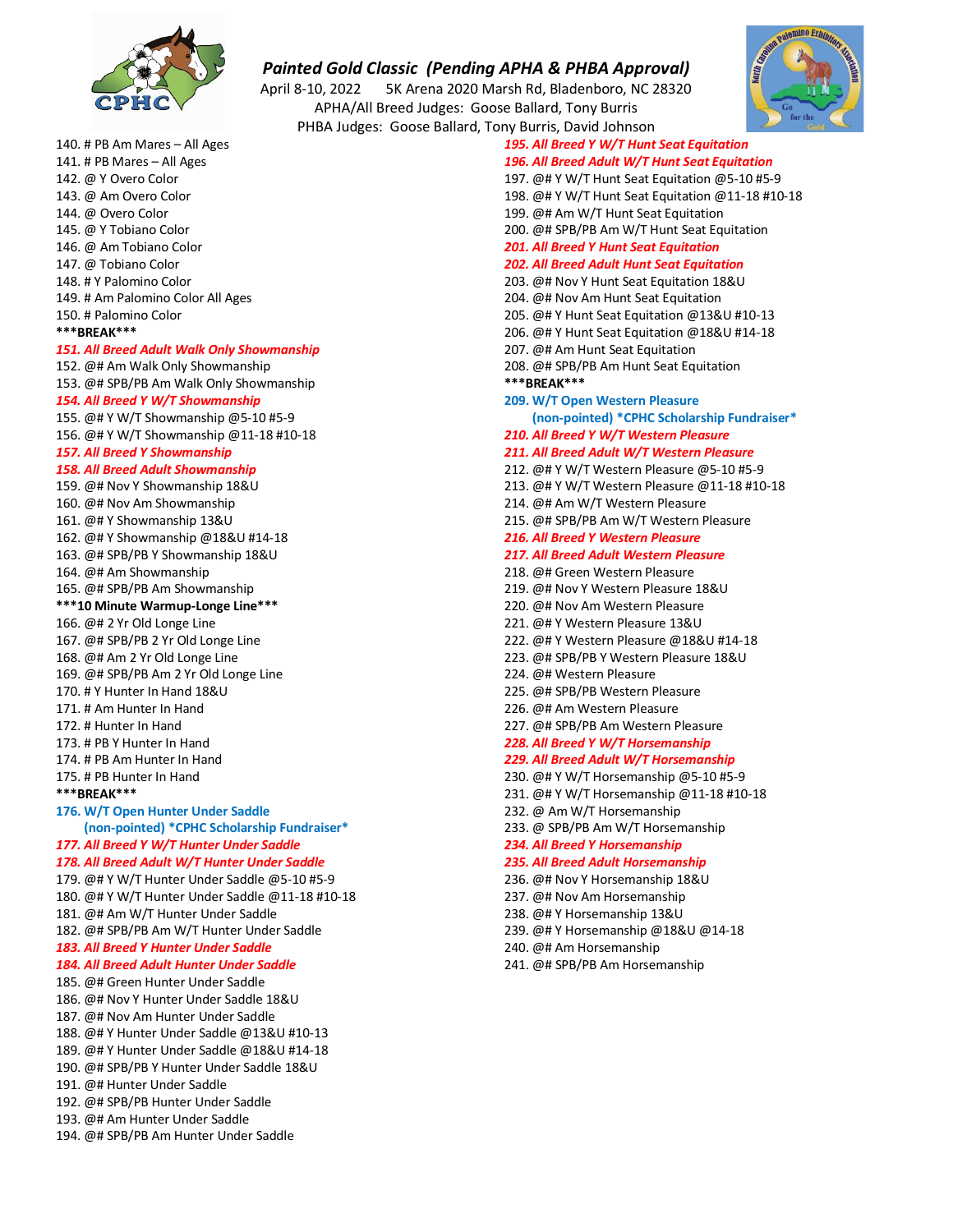

April 8-10, 2022 5K Arena 2020 Marsh Rd, Bladenboro, NC 28320 APHA/All Breed Judges: Goose Ballard, Tony Burris

PHBA Judges: Goose Ballard, Tony Burris, David Johnson

**Sunday 9:00 am** 242. Leadline 3-8 (All Breeds of Horses Welcome) 243. @ Yearling In Hand Trail 244. @ SPB/PB Yearling In Hand Trail 245. @ Am Yearling In Hand Trail 246. @ SPB/PB Am Yearling In Hand Trail 247. @ 2 Yr Old In Hand Trail 248. @ SPB 2 Yr Old In Hand Trail 249. @ Am 2 Yr Old In Hand Trail 250. @ SPB 2 Yr Old In Hand Trail *251. All Breed Y W/T Trail 252. All Breed Adult W/T Trail* 253. @# Y W/T Trail @5-10 #5-9 254. @# Y W/T Trail @11-18 #10-18 255. @# Am W/T Trail 256. @# SPB/PB Am W/T Trail *257. All Breed Y Trail 258. All Breed Adult Trail* 259. @# Green Trail 260. @# Nov Y Trail 18&U 261. @# Nov Am Trail 262. @# Y Trail @13&U 263. @# Y Trail @18&U #14-18 264. @# SPB/PB Y Trail 18&U 265. @# Trail 266. @# SPB/PB Trail All Ages 267. @# Am Trail 268. @# SPB/PB Am Trail *269. All Breed W/T Ranch Trail – All Age Riders 270. All Breed Ranch Trail – All Age Riders* 271. @# Nov Am Ranch Trail 272. @# Y Ranch Trail 273. @# SPB/PB Y Ranch Trail 18&U 274. @# Ranch Trail 275. @# SPB/PB Ranch Trail 276. @# Am Ranch Trail 277. @# SPB/PB Am Ranch Trail **\*\*\*BREAK\*\*\*** *278. All Breed W/T Ranch Pleasure – All Age Riders 279. All Breed Ranch Pleasure – All Age Riders* 280. @ Nov Am Ranch Pleasure 281. @ Y Ranch Pleasure 18&U 282. @ SPB Y Ranch Pleasure 283. @ Ranch Pleasure 284. @ SPB Ranch Pleasure 285. @ Am Ranch Pleasure *286. All Breed W/T Ranch Rail Pleasure – All Age Riders 287. All Breed Y Ranch Rail Pleasure 288. All Breed Adult Ranch Rail Pleasure* 289. @# Nov Am Ranch Rail Pleasure 290. @# Y Ranch Rail Pleasure 18&U 291. @# SPB/PB Y Ranch Rail Pleasure 18&U 292. @# Ranch Rail Pleasure 293. @# SPB/PB Ranch Rail Pleasure 294. @# Am Ranch Rail Pleasure

- 295. @# SPB/PB Am Ranch Rail Pleasure
- *296. All Breed W/T Ranch Riding – All Age Riders*
- *297. All Breed Ranch Riding – All Age Riders*
- 298. @# Nov Am Ranch Riding
- 300. @# SPB/PB Y Ranch Riding 18&U 301. @# Ranch Riding 302. @# SPB/PB Ranch Riding 303. @# Am Ranch Riding 304. @# SPB/PB Am Ranch Riding *305.All Breed Ranch Reining – All Age Riders* 306.@# Y Ranch Reining 307.@# Am Ranch Reining 308.@# SPB/PB Am Ranch Reining 309.@# Ranch Reining 310.@# SPB/PB Ranch Reining **\*\*\*BREAK TO UNTACK\*\*\***
- 311. @# Y Ranch Conformation 18&U
- 312. @# SPB/PB Y Ranch Conformation 18&U
- 313. @# Am Ranch Conformation
- 314. @# SPB/PB Am Ranch Conformation
- 315. @# Ranch Conformation

299. @# Y Ranch Riding

316. @# SPB/PB Ranch Conformation

# **Class Key:**

 $@ = APHA$  Approved Class # = PHBA Approved Class **Red = All Breed Class Blue = Scholarship Class Y = Youth Nov = Novice Am = Amateur SPB = Solid Paint Bred PB = Palomino Bred W/T = Walk-Trot**

# **All Breed Youth=ages 18 & Under All Breed Adult=ages 19 & Over**

*CPHC, NCPEA, APHA, PHBA, 5K Arena shall NOT be held responsible for accident or injury to exhibitors, spectators or animals.*